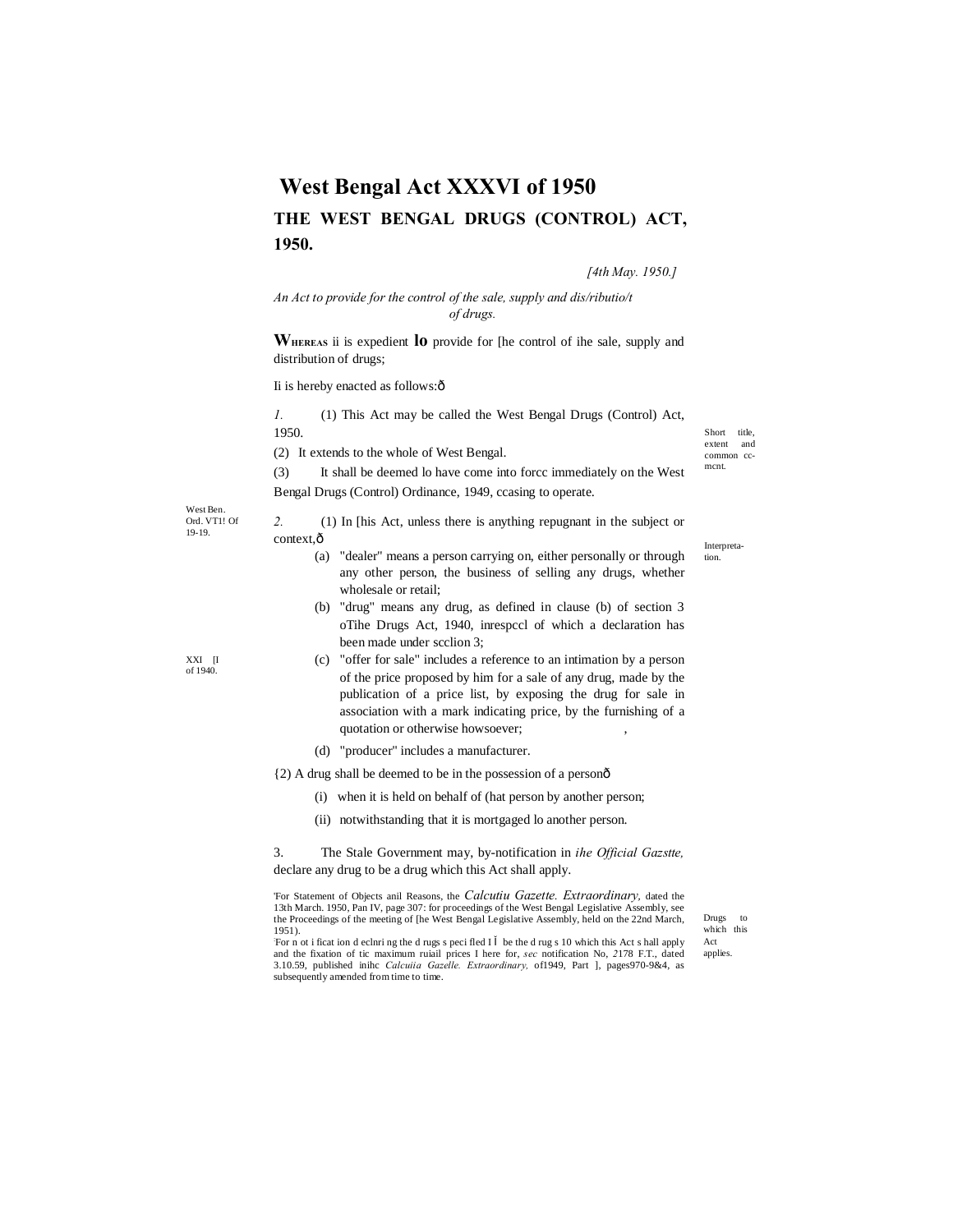# **240** *The West Bengal Drugs (Control) Act, 1950. (Sections 4-8.)*

[West Ben. Act

4. (1) The SlaLe Government may, by notification in the *Official Gazette,* fix in respect of any drug—

- (a) the maximum price or rate which may be charged by a dealer or producer;
- (b) the maxim urn quantity which may at any one time be possessed by a dealer or producer;
- (c) the maximum quantity which may in any one transaction be sold to any person.

(2) The prices or rates and the quantities fixed in respect of any drag under this section may be different in different localities or for different classes of dealers or producers.

Res l ric lion 5 on sale, ctc., when; maximum is fixed under section  $*1$ .

- 5. No dealer or producer shallô
	- (a) sell, agree to sell, offer for sate or otherwise dispose of to any person any drug Tor a price or at a rate exceeding the maximum fixed by notification under clause (a) of subsection (I) of section 4;
	- (b) have in his possession at any one time a quantity of any drug exceeding the.maximum fixed by notification under clause (b) of sub-scction (1) of section 4; or
	- (c) sell, agree to sell or offer for sale to any person in any one transaction a quantity of any articlc exceeding the maximum fixed by notification under clause (c) of sub-section (1) of section 4.

General limitation on quantity which may be

6. (1) No person shall have in his possession at any one time a greater quantity of any drug to which this section applies than the quantity necessary for his reasonable needs.

(2) This section shall apply only tosuch drags as the State Go ve-rnmcnt may, by order published in the *Official Gazette,* specify for the purpose:

Provided that nothing contained in this section shall apply to a dealer or producer in respect of any drug sold or produced by him.

7. Any person having in his possession a quantity of any drug exceeding that permitted by or under this Act shall forthwith report the fact to the State Government or other officer empowered in this behalf by the State Government, and shall take such action as to the storage, distribution or disposal of the excess quantity as the Slate Government may direct.

8. No dealer or producer shall, unless previously authorised to do so by the Stale Government, without sufficient cause refuse to sell to any person any drug within the limits as toquantity, ifany, imposed by this Act.

*Explanation.* $\hat{o}$  The possibility or expectation of obtaining a higher price for a drug at a later date shall not be deemed to be a sufficient cause for the purpose of this section.

possessed at one time.

Duty to declare possession of MCCSS SlbcU.

Refusal to sell.

Fining of mm i mum pnccs and maximum quant) I ics which may be held or sold,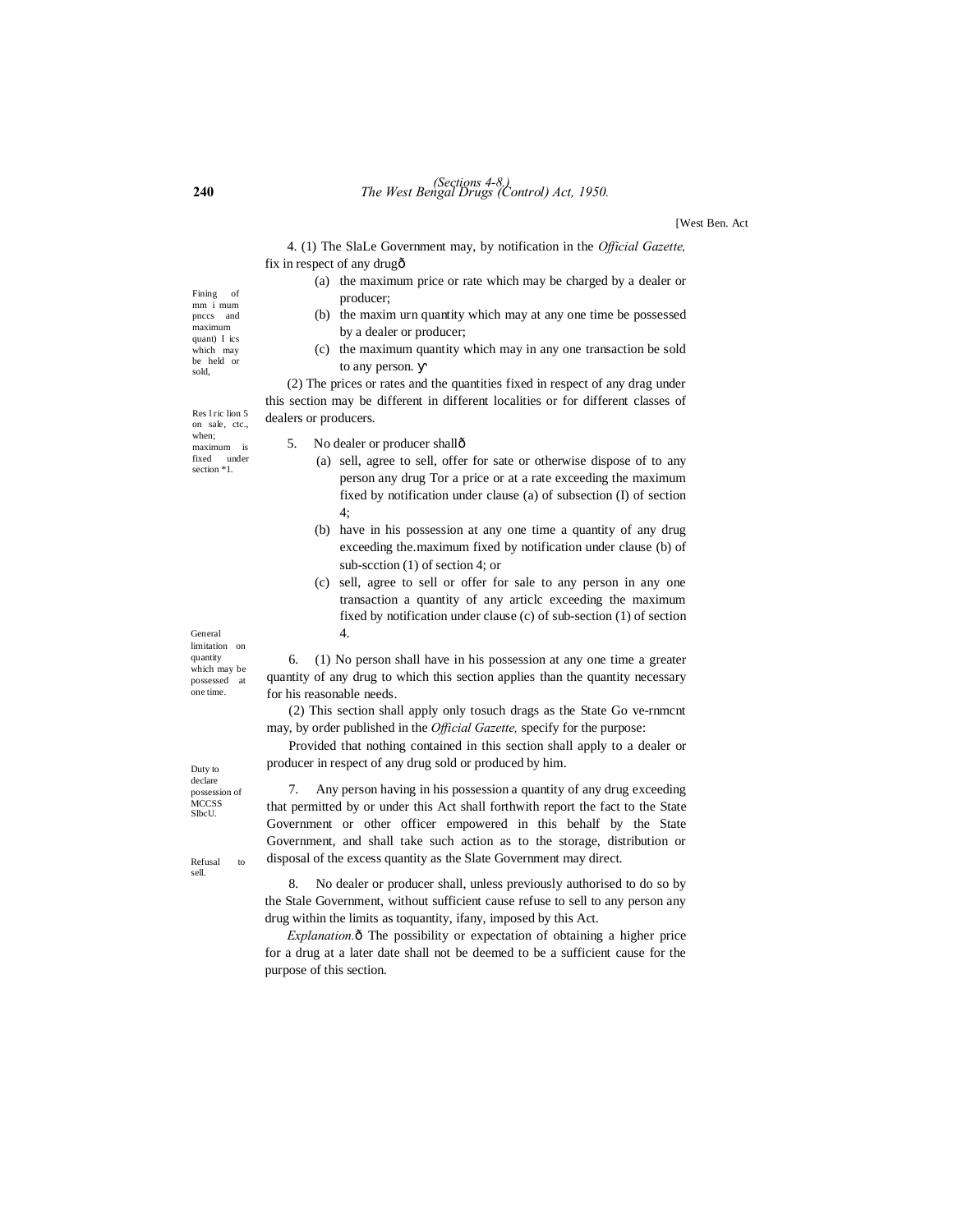XXXVI of 1950.]

*9.* (1) Every dealer or producer when selling any drug for cash shall, ifthe amount ofthe purchase is five rupees or more, in all cases, and, iflhe amount of ihc purchase is less Lhan five rupees, when so requested by the purchaser, give to the purchaser a cash memorandum containing particu lars of the transaction.

(2) The State Government may, by notification in the *Official Gazette,* prescribe ihe particulars to be contained in any such cash memorandum.

(3) The Slate Government may, by notification in ihc *Official Gazette,*  exempt specified areas, classes of dealers or producers, or classes of drugs from the operation of this sec lion.

10. (I) The State Government may direct dealers or producers in generator any dealer or producer in particular, to mark any drug exposed or intended for sale with the sale prices or 10 exhibit on the premises a price list of drugs held for sale, and may further give directions as lo the manner in which any such direction as aforesaid is lo be earned out.

(2) No dealer shall destroy, effacc or alter any label or mark affixed lo a drug and indicating the price marked by a producer.

11. Where a dealer or producer makes an offer to enter into a transaction for a consideration to be given as a whole in respect both of a sale of any drug and of some other matter, the dealer or producer making the offer shall slate in writing the pricc which he assigns to that drug, if he is required to do so by any person lo whom the offer is made, and the offer shall be deemed for the purposes or this Act to bean offer to sell that drug at the pricc so stated.

<sup>1</sup>12. (1) If in the opinion of the Stale Government it is necessary or expedient so to do, il may by order in writing—

- (a) 'prohibit the disposal of any drug except in such circumstances and under such conditions as may be specified in the order;
- (b) direct ihe sale of any drug to any such dealer or class of dealers and in such quantities as may be specified in Ihe order;

'For noli fie al io n u n dcr se ci ion J 2 o f the Act im pos i ng rcsl fictions on ihe s a)s and di sposal oflso nicotinic Acid Hydrazine derivative oris on icoi in ic Acid in the Stare oT West Bengal, ret notification No. 47B5/2D-5U/52, dated 7.10.52, published in the *Calcutta Gazette,* of 1952, Part I, pages 3344-3345. as amended from lime to lime.

: For notification under see lion 12(1) (a) of Ihc Act prohibiting Ihe disposal of certain drugs in ihis Stale exccpt undertenant conditions, notification No, Med 173139/2D-5/52, dated 30.6,52, published in the *Calcutta Gazelle,* of 1952, Part I, page 2209.

Cash memorandum to be given of cermin sates.

MaAlng of prices and exhibiting pricc list.

Obligation la state pricc separately on composite offer.

Prohibition of sate, etc., and requisitioning of drugs.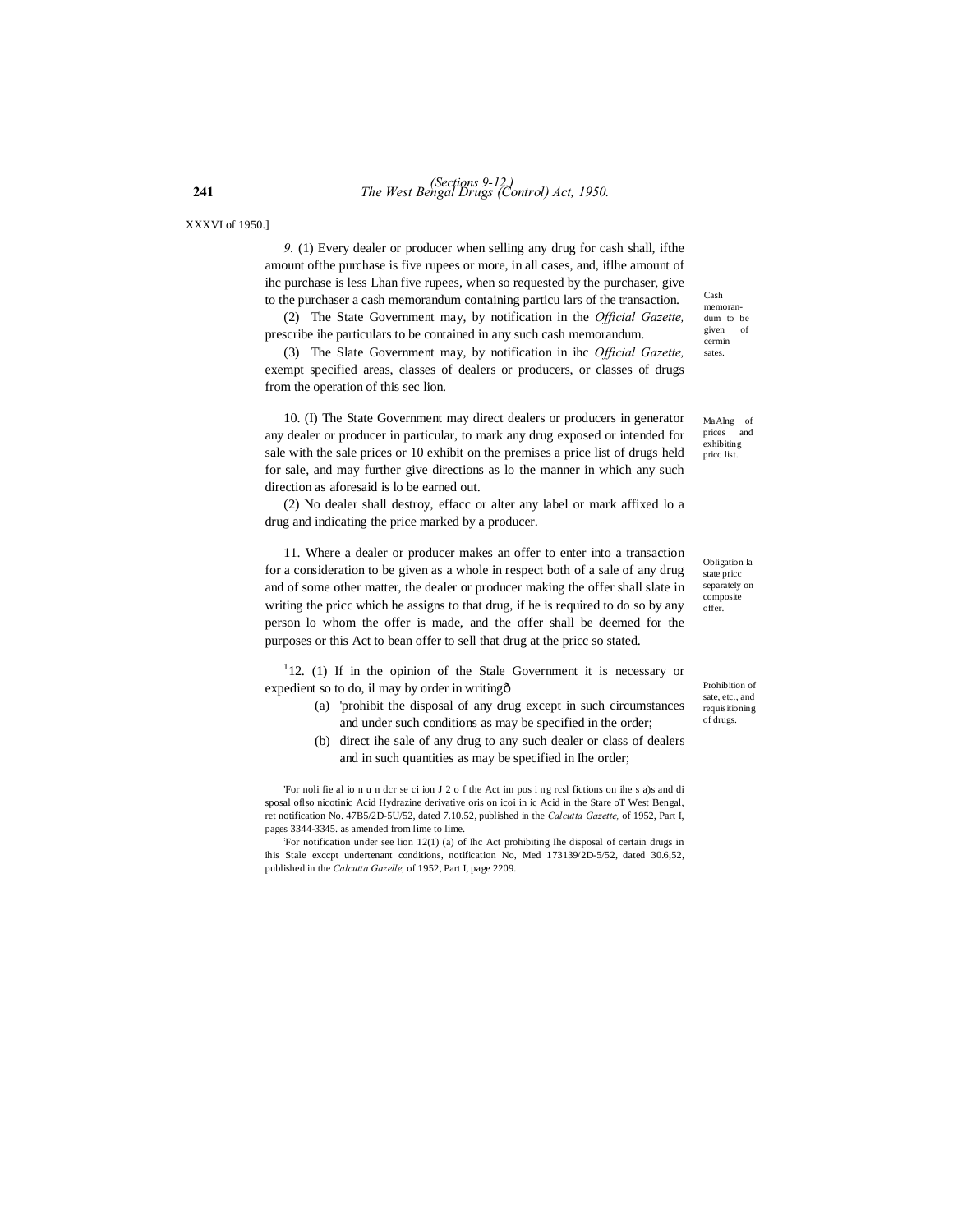[West Ben, Act

#### *(Section 13 J*

#### (c) requisition any drug (whether at the place of import oral any other place);

and make such farther orders as appear to ii to be ncecssary or expedient in connection with any order issued under this sub-section.

(2) Where the State Government has requisitioned any drug under subsection (I), it may use ordeal with the drug in such manner as may appear to it to be expedient, and may acquire it.by serving on the owner thereof, or, where the owner is not readily traceable or the ownership is in dispute, by publishing in the *Official Gazette* a noticc stating that the State Government has decidcd to acquire it in pursuance of this scction.

(3) Where a notice of acquisition is served on the owner of the drug or published in the *Official Gazette* under sub-section (2), then at the beginning of the day on which the noticc is soserved or published, the drug shall vest in the State free from any encumbrance and the requisition thereof shall be deemed lo have ended.

(4) Whenever in pursuance or this section, the State Government requisition!: or acquires any drug, the Stale Government shall pay to the owner thereof such amount as compensation as in the opinion of the State Government fairly represents the lass caused to the owner by such requisition or acquisition.

(5) The Slate Government may, with a view to requisitioning any drug under sub-section (l)or determining the compensation payable under subsection  $(4)$ , by order $\hat{0}$ 

- (a) require any person lo furnish to such authority as may be speciTied in the order such information in his possession relating to the drug as may be so specified;
- (b) direct that the owner of Ihe drug shall not, without the permission of the Slate Government, dispose of it till the expiry of such period as may be specified in the order.

13. (1) Whoever contravenes any of the provisions of this Act or of any direction made under authority conTcrred by ihis Act shall be punishable with imprisonment for a term which may extend to three years or with fine or with both.

(2) A Court convicting any person of an offencc punishable under this Aci may order that the whole or any pari of the stock of drugs in rcspcci of which the offencc was committed shall be forfeited lo the State.

(3) It shall be a defence for a person charged with a contravention of any of the provisions of this section to prove that, in relation to the matter in respcct of which he is charged, he acted in the course of his employment as a servant or agent of another person on the i nsLructions of his employer or of some other specified person.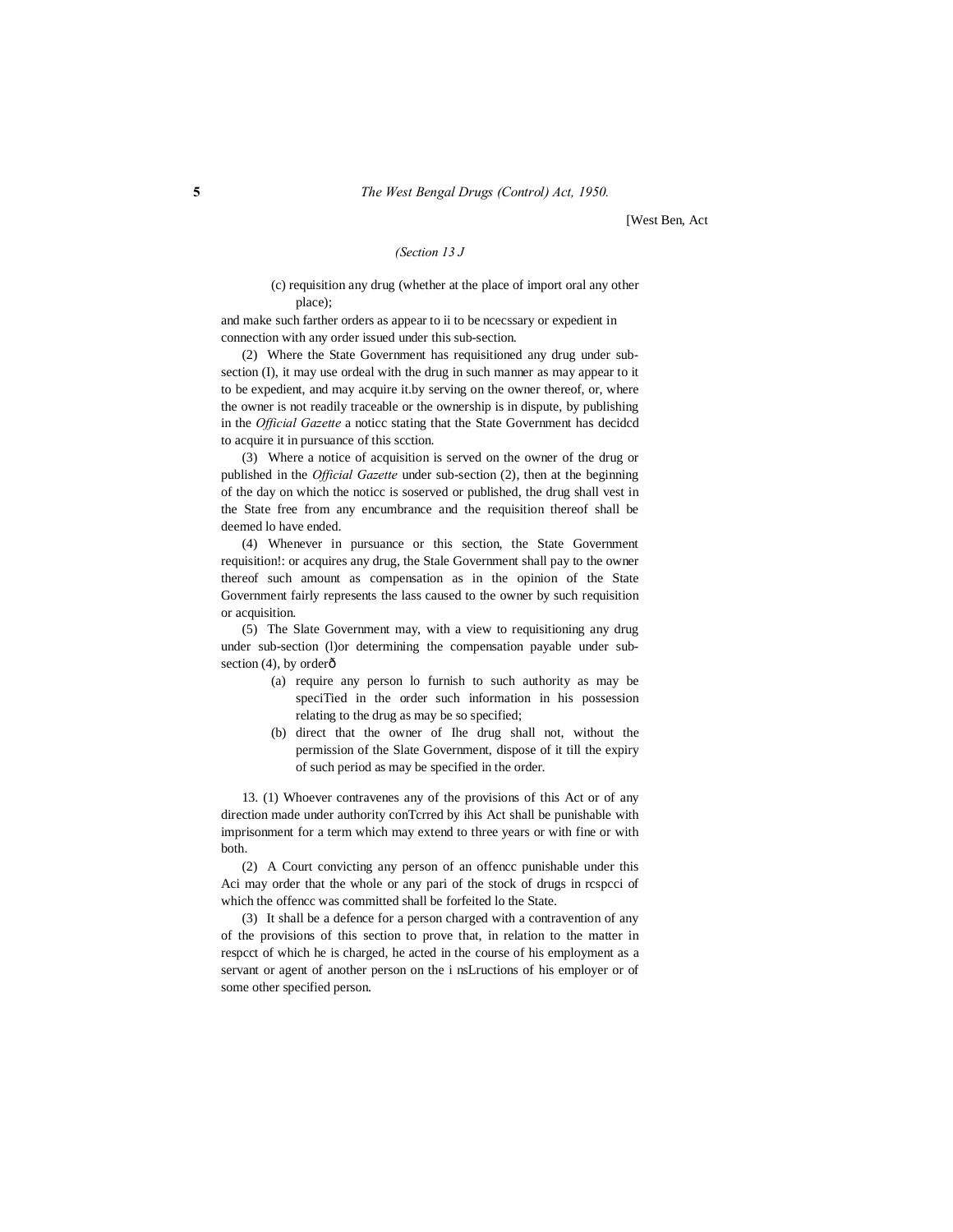XXXVI or 1950.]

### *(Sections 14-19.)*

14. Where a person com milling an offencc punishable under this Aci Offcnccs fay

is a company or an association or a body of persons, whetncnncorporated or not, every director, manager, secretary, agent or other officer or person concerned with ihe management thereof, shall, unless he.proves thai ihe offence was committed without his knowledge or thai he has exercised all due diligence lo prevent its commission, be deemed to be guilty of such oFfcnce.

15. (1) No person other than a police officer of or above ihe rank of Procedure, an Inspector of Police or an officer other than a police officer, authorised in this behalf by the State Government by notification in the *Official Gazette,* shall investigate any offence under this Act.

(2) No prosecution for any offcnce punishable under this Act shall be instituted cxcept with the previous sanction in the Presidency town of Calcutta, of the Commissioner of Excise, West Bengal, and elsewhere, of ihe District Magistrate.

16. Any person compcicni to investigate any offcnce under this Aci Powers of may search any place in which he has reason to believe that an offence search and  $\frac{1}{4}$ .  $\sqrt{ }$ 

under this Act has been, oris being committed, and lake possession of any stock of drugs in respect of which the offence has been or is being committed.

17. (1) The State Government may make rules to carry out the Power w  $\frac{1}{2}$  materules.

(2) In particular, and wilhoul prejudice to ihe generality of ihe foregoing power, such rules may provide for all or any of ihe following matters, namely: $\hat{o}$ 

- ( ) the maintenance by dealers and producers generally, or by any dealer or producer in particular, or records of all sale and purchase transactions made by ihem;
- ( ) the furnishing of any information as may be required with respect to the business earned on by any dealer or producer;
- (c) the inspection of any books of account or other documents beloging to or under the control of any dealer or producer.

18. No suit, prosecution or other legal proceeding shall lie against Proiecdonor any person for anything in good faith done or intended to be done under this Act. faith.

19. The provisions or ihis Act shall be in addition to and not in Saving of derogation of any other law for the lime being in force regulating any of <sup>olh<sub>"</sub>laws</sup>- the matters dealt with in ihis Act.